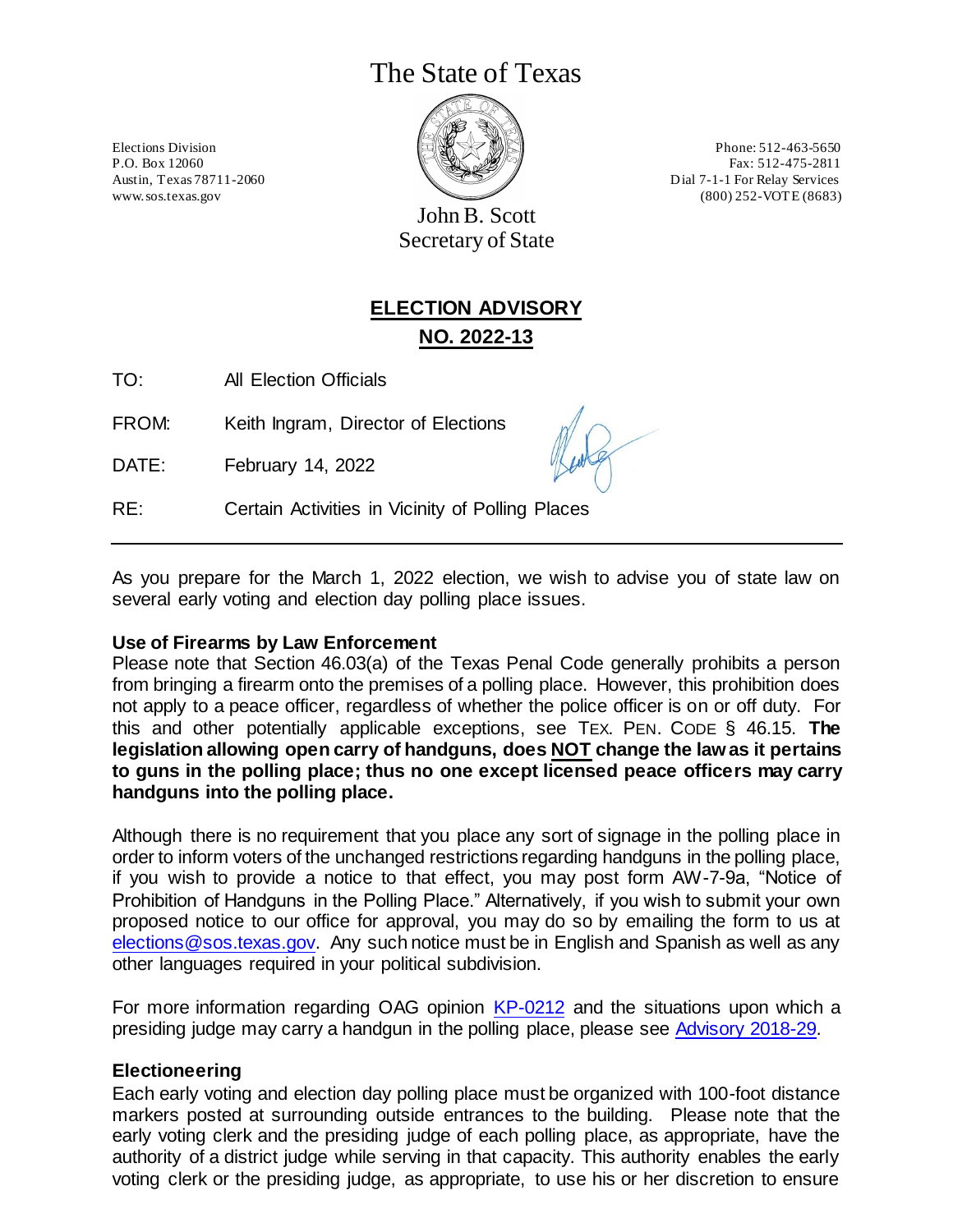the safety and efficiency of the early voting and election day polling place and the surrounding 100-foot area. TEX. ELEC.CODE §§ 32.075, 81.002.

While an election judge or early voting clerk has the authority to ensure that electioneering is not occurring within the 100-foot marker, Section 32.075(e) of the Code specifically states that a presiding judge may not enforce electioneering provisions outside of the 100-foot distance markers. The same prohibition applies to an early voting clerk, per Section 81.002 of the Code.

A violation of Section 61.003 or 85.036 of the Election Code is a Class C misdemeanor. TEX. ELEC. CODE §§ 61.003, 85.036.

If you or your presiding judges have questions as to what constitutes electioneering, encourage them to contact either your office or our office directly with specific questions.

## **Electioneering Litigation**

On September 30, 2021, the U.S. District Court for the Southern District of Texas issued a final judgment in *Ostrewich v. Hudspeth, et al.*, a lawsuit challenging the electioneering provisions in Sections 61.003, 61.010, and 85.036 of the Texas Election Code to the extent that such provisions related to voters' apparel during voting. The lawsuit was based on the United States Supreme Court case of *Minnesota Voters Alliance v. Mansky*, 138 S. Ct. 1876 (2018).

Based on the district court's ruling, **a person may not wear apparel or a similar communicative device relating to a candidate, measure, or political party appearing on the ballot in the current election under Section 61.010, but a person may wear such apparel relating to a candidate, measure, or political party that does not appear on the ballot in the current election.**

#### **Regulating Electioneering Outside 100-Foot Marker**

An entity that owns or controls a public building being used as a polling place may not prohibit electioneering outside of the 100-foot distance marker. However, the entity may enact reasonable regulations in regards to the time, place, and manner of electioneering. TEX. ELEC. CODE § 61.003(a-1).

Only a court of law can determine what is reasonable in terms of time, place, and manner. However, an example of a reasonable regulation may include prohibiting electioneering on sidewalks or driveways to keep them clear for pedestrians and traffic. Finally, we recommend that all regulations be content neutral. If you have questions, we suggest that you contact your attorney.

#### **County Chairs in Polling Places**

The Election Code provides that a county chair may be in a polling place during the **primary** election. Note that the provision does not provide that a county chair may be in the polling place during other elections. A county chair may enter the polling place to vote. TEX. ELEC. CODE § 172.1113.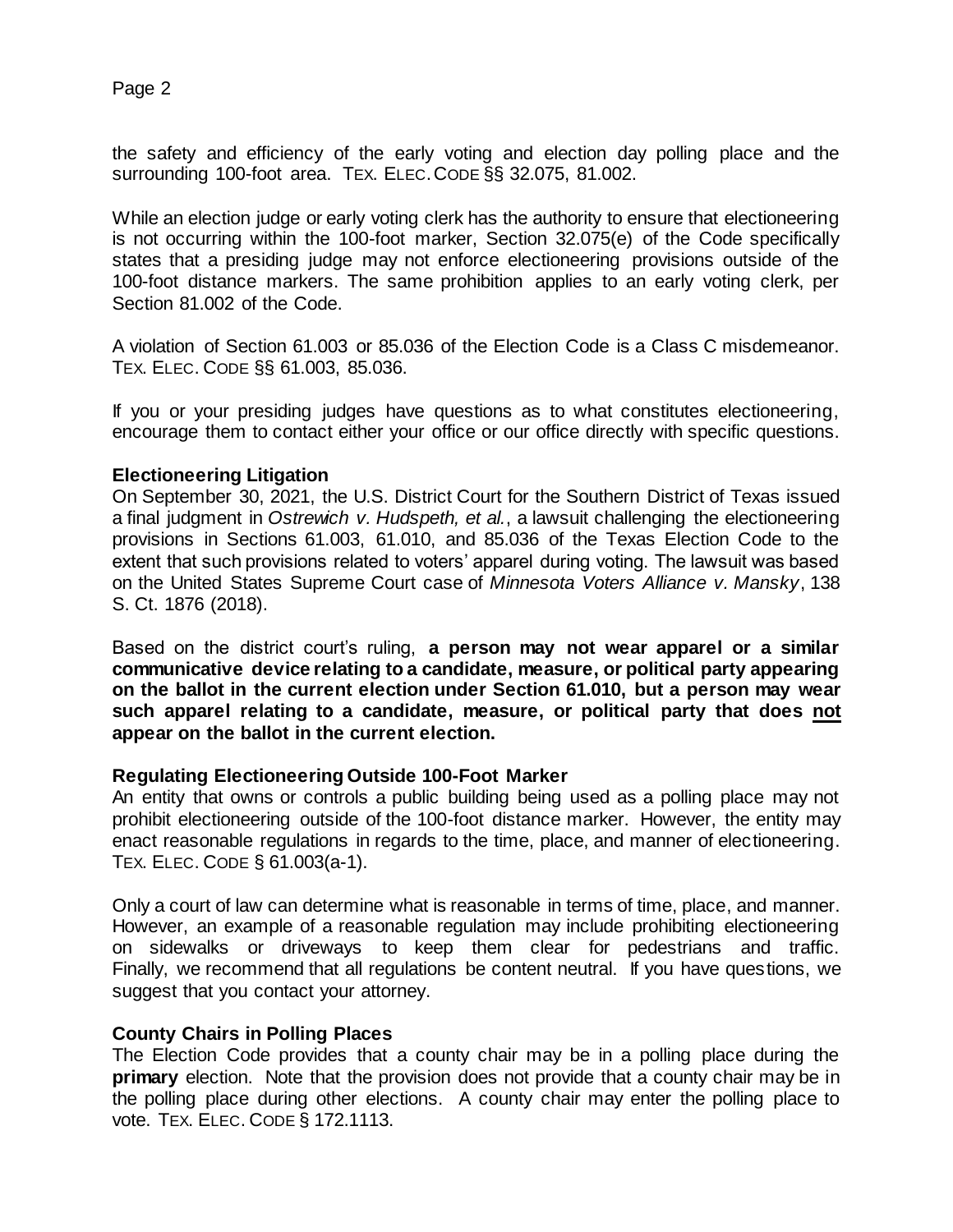# **Cell Phones and Other Wireless Communication Devices**

Persons are not allowed to use wireless communications devices within 100 feet of the voting stations. Additionally, persons are not allowed to use mechanical or electronic devices to record sound or images within 100 feet of the voting stations. TEX. ELEC.CODE §§ 61.014, 81.002.

• What devices should not be used in the polling place?

-Cell phones -Cameras -Tablet computers -Laptop computers -Sound recorders -Any other device that may communicate wirelessly, or be used to record sound or images.

- Who does this prohibition apply to at the polling place? It applies to all voters within 100 feet of the voting stations.
- What about voters with disabilities?

In recent years, advances in technology have enabled cell phones, tablets, and other wireless communications devices to assist voters with disabilities. As an example, a voter may use a program/application on a cell phone to translate verbal communication into sign language, allowing the voter to understand communication by an election official. While this situation is not expressly addressed in the Election Code, an election judge or early voting clerk may use their authority to allow a voter to utilize these programs/applications at their discretion. If you have any questions, please contact our office.

• May poll watchers use these devices?

No. A poll watcher may not be accepted for service if the poll watcher has possession of a device capable of recording images or sound unless the poll watcher agrees to disable or deactivate the device. The early voting clerk or presiding judge, as appropriate, may inquire whether a poll watcher has possession of any prohibited recording devices before accepting the poll watcher for service. The poll watcher must sign an oath stating he or she does not have in his or her possession devices capable of recording images or sound, or that he or she will disable or deactivate the devices while serving as a watcher. TEX. ELEC.CODE §§ 33.006, et. seq.

- May election officials use these devices? Yes, if they are using the device to conduct official duties.
- What if the polling location is also a business location, where a person may need to use a wireless communication device for employment-related matters? This is permissible if the person is acting in the course of the person's employment.
- What if a person enters the 100-foot area while using a wireless communications device or appears to be recording sound/image?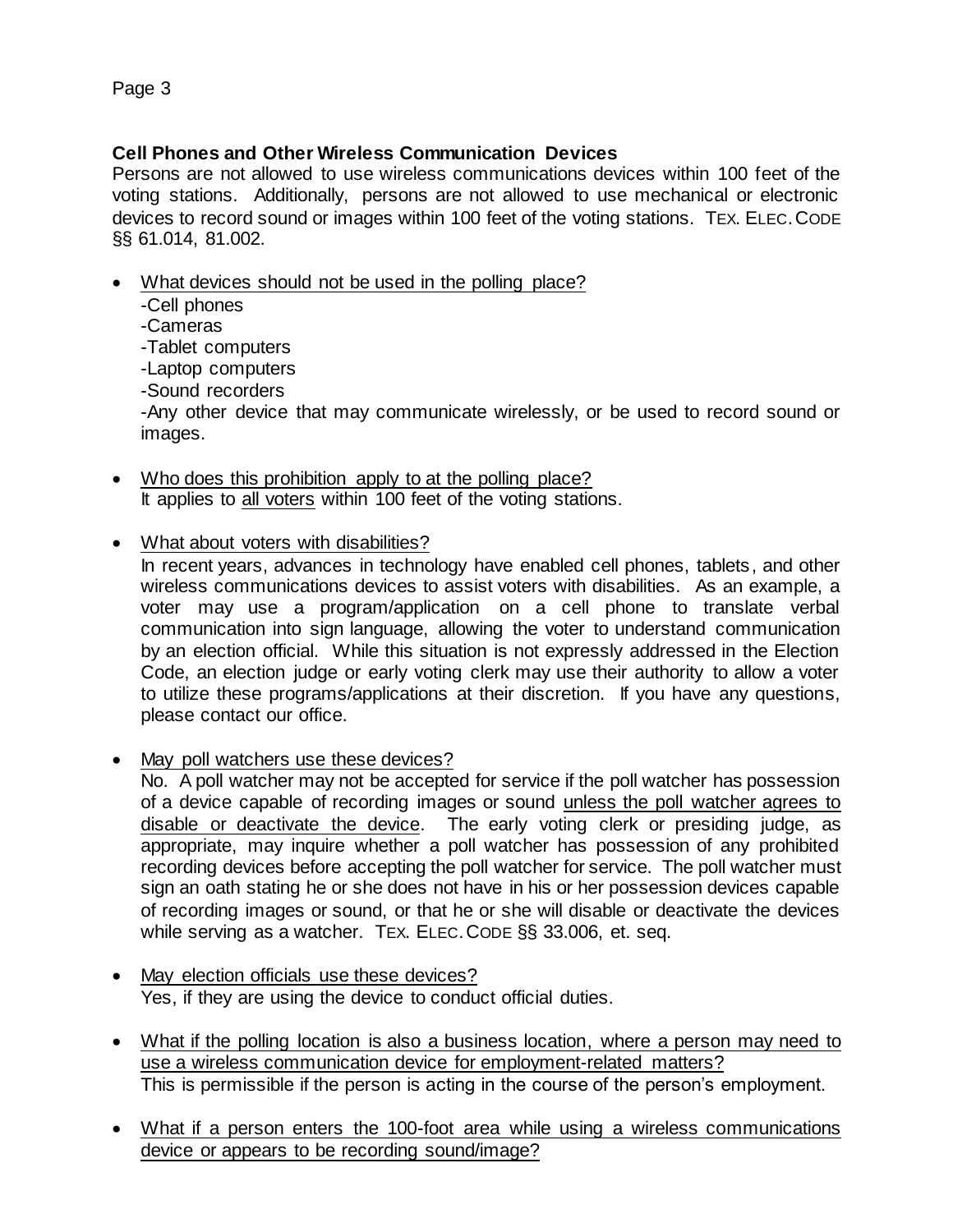The early voting clerk and the presiding judge have the authority to require persons to deactivate any such devices and further authority to require persons who do not

Questions or clarification should be directed to the early voting clerk or the presiding judge in your polling place, as appropriate.

comply to leave the early voting or election day polling place, as appropriate.

• How should voters be notified of this law? A notice may be posted at the polling place by the early voting clerk or presiding judge. The notice should be posted where it can be read by persons waiting to vote. Our office has prescribed the wording of such a posted notice: [http://www.sos.state.tx.us/elections/forms/pol-sub/7-9f.pdf.](http://www.sos.state.tx.us/elections/forms/pol-sub/7-9f.pdf)

If other wording is used, it will need to be approved by our office prior to use.

# **Security Cameras in the Polling Place**

Security cameras are essentially recording devices. If a building is being used as a polling place and has security cameras installed, our advice is to have the cameras turned off during the hours that voting is being conducted if it is possible to do so. If it is not possible, then making sure the cameras do not cover or film the voting areas is essential. We do not believe that turning the voting equipment away from the camera is sufficient. We think that the camera should not view the voting equipment at all.

In addition, recording of sound is a separate but equally serious problem. If it is possible to turn off that feature during the hours of voting, that will be necessary. If not, then our advice is to find another polling location, if possible.

Section 127.1232(b) of the Code requires the general custodian of election records in a county with a population over 100,000 to establish a video recording system that captures all areas containing voted ballots from the time that the ballots are delivered to the central counting station (CCS), early voting ballot board (EVBB), or signature verification committee (SVC) until the local canvass of election results. If the voted ballots will be located in a building that will also be used as a polling place, the cameras must be positioned in such a way that they do not capture any activity in the portion of that building that is used as a polling place.

# **Exit Polling**

The policy of our office is to permit non-disruptive exit polling within the 100-foot boundaries surrounding each early voting and election day polling place. We note that the early voting clerk or presiding judge at each polling place, as appropriate, must determine that such exit polling does not constitute either (1) "loitering" in violation of Section 61.003(a) of the Code or (2) a disruption of order or a contribution to a breach of the peace at the early voting or election day polling place in violation of Section 32.075(a) of the Code, as applicable to early voting under Section 81.002 of the Code. TEX. ELEC. CODE §§ 61.003(a), 32.075, 81.002.

# **Written Materials**

Voters are allowed to bring written materials into voting stations to assist them in casting their ballot. However, it is important to remember that the prohibition on electioneering